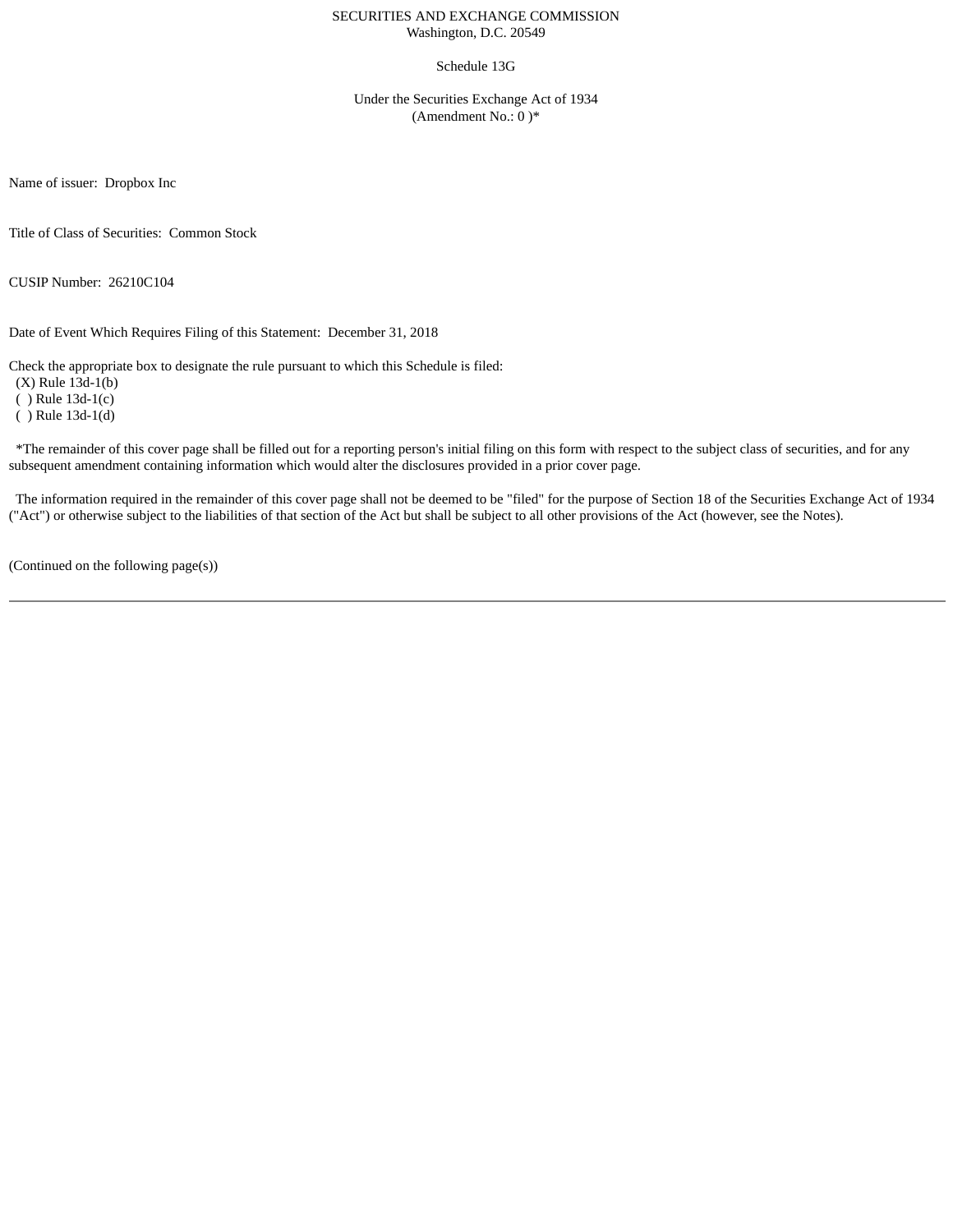1. NAME OF REPORTING PERSON S.S. OR I.R.S. IDENTIFICATION NO. OF ABOVE PERSON

The Vanguard Group - 23-1945930

2. CHECK THE APPROPRIATE [LINE] IF A MEMBER OF A GROUP

A. B. X

3. SEC USE ONLY

4. CITIZENSHIP OF PLACE OF ORGANIZATION

Pennsylvania

- (For questions 5-8, report the number of shares beneficially owned by each reporting person with:)
- 5. SOLE VOTING POWER

18,329

- 6. SHARED VOTING POWER
- 7. SOLE DISPOSITIVE POWER

11,407,487

8. SHARED DISPOSITIVE POWER

18,329

9. AGGREGATE AMOUNT BENEFICIALLY OWNED BY EACH REPORTING PERSON

11,425,816

10. CHECK BOX IF THE AGGREGATE AMOUNT IN ROW (9) EXCLUDES CERTAIN SHARES

N/A

11. PERCENT OF CLASS REPRESENTED BY AMOUNT IN ROW 9

6.80%

12. TYPE OF REPORTING PERSON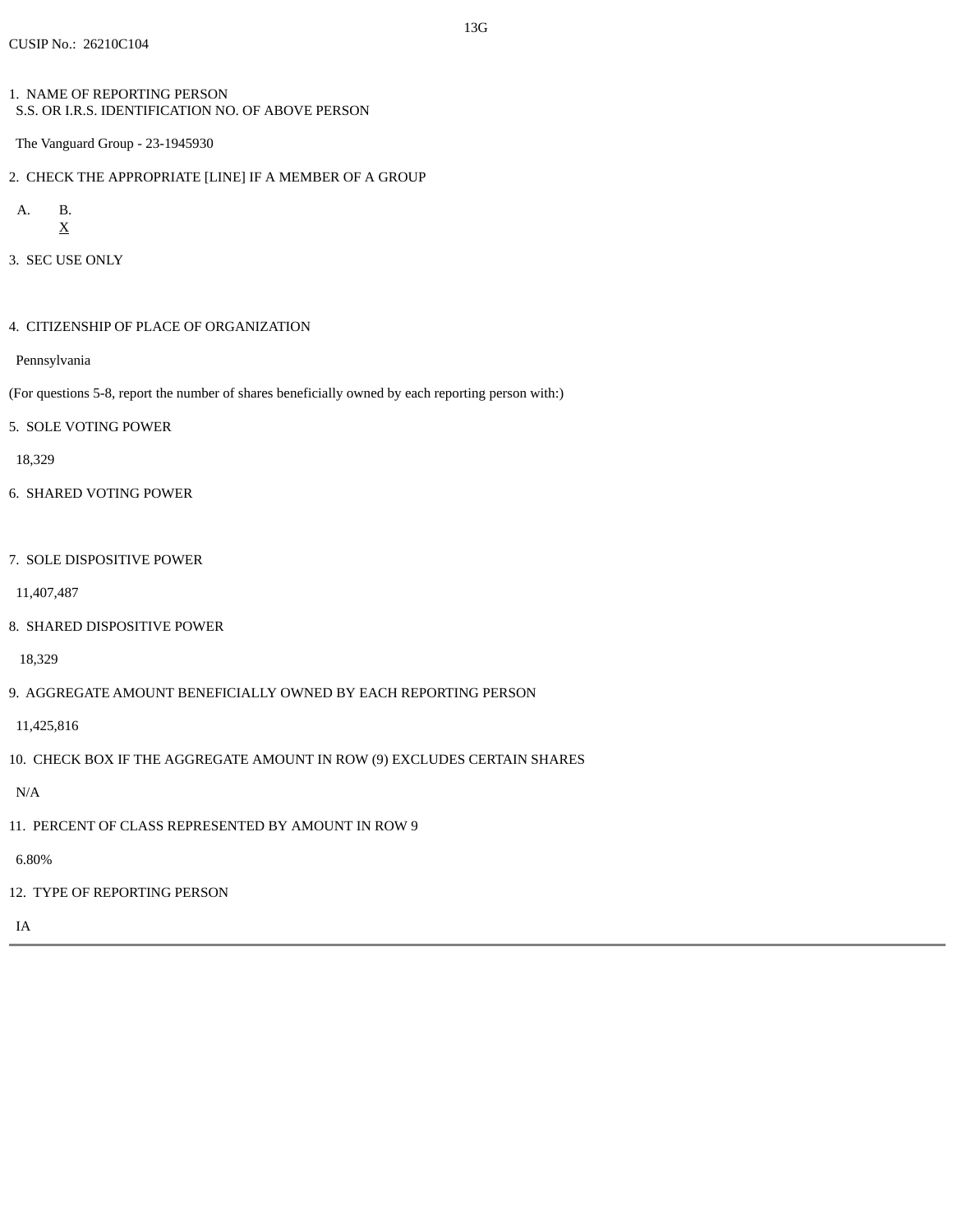#### SECURITIES AND EXCHANGE COMMISSION Washington, D.C. 20549

# SCHEDULE 13G

## Under the Securities Act of 1934

Check the following [line] if a fee is being paid with this statement N/A

Item 1(a) - Name of Issuer:

Dropbox Inc

Item 1(b) - Address of Issuer's Principal Executive Offices:

333 Brannan Street San Francisco, California 94107

Item 2(a) - Name of Person Filing:

The Vanguard Group - 23-1945930

# Item 2(b) – Address of Principal Business Office or, if none, residence:

100 Vanguard Blvd. Malvern, PA 19355

Item 2(c) – Citizenship:

Pennsylvania

Item 2(d) - Title of Class of Securities:

Common Stock

Item 2(e) - CUSIP Number

26210C104

Item 3 - Type of Filing:

This statement is being filed pursuant to Rule 13d-1. An investment adviser in accordance with §240.13d-1(b)(1)(ii)(E).

Item 4 - Ownership:

(a) Amount Beneficially Owned:

11,425,816

(b) Percent of Class:

6.80%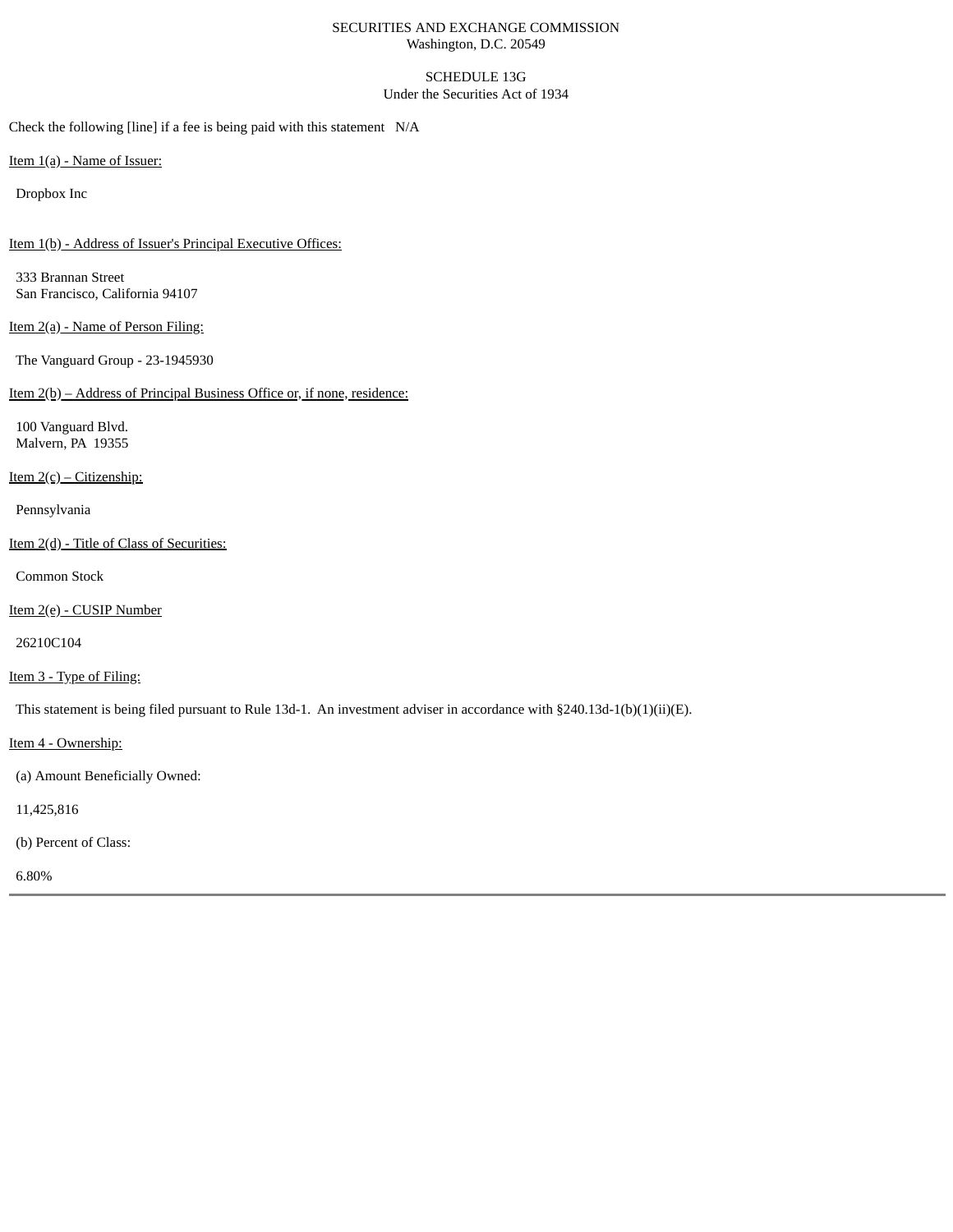- (c) Number of shares as to which such person has:
- (i) sole power to vote or direct to vote: 18,329
- (ii) shared power to vote or direct to vote:
- (iii) sole power to dispose of or to direct the disposition of: 11,407,487
- (iv) shared power to dispose or to direct the disposition of: 18,329

## Comments:

Item 5 - Ownership of Five Percent or Less of a Class:

Not Applicable

#### Item 6 - Ownership of More Than Five Percent on Behalf of Another Person:

Not applicable

Item 7 - Identification and Classification of the Subsidiary Which Acquired The Security Being Reported on by the Parent Holding Company:

See Attached Appendix A

Item 8 - Identification and Classification of Members of Group:

Not applicable

Item 9 - Notice of Dissolution of Group:

Not applicable

## Item 10 - Certification:

By signing below I certify that, to the best of my knowledge and belief, the securities referred to above were acquired in the ordinary course of business and were not acquired for the purpose of and do not have the effect of changing or influencing the control of the issuer of such securities and were not acquired in connection with or as a participant in any transaction having such purpose or effect.

## **Signature**

After reasonable inquiry and to the best of my knowledge and belief, I certify that the information set forth in this statement is true, complete and correct.

Date: 02/11/2019

By /s/ Christine M. Buchanan Name: Christine M. Buchanan Title: Principal